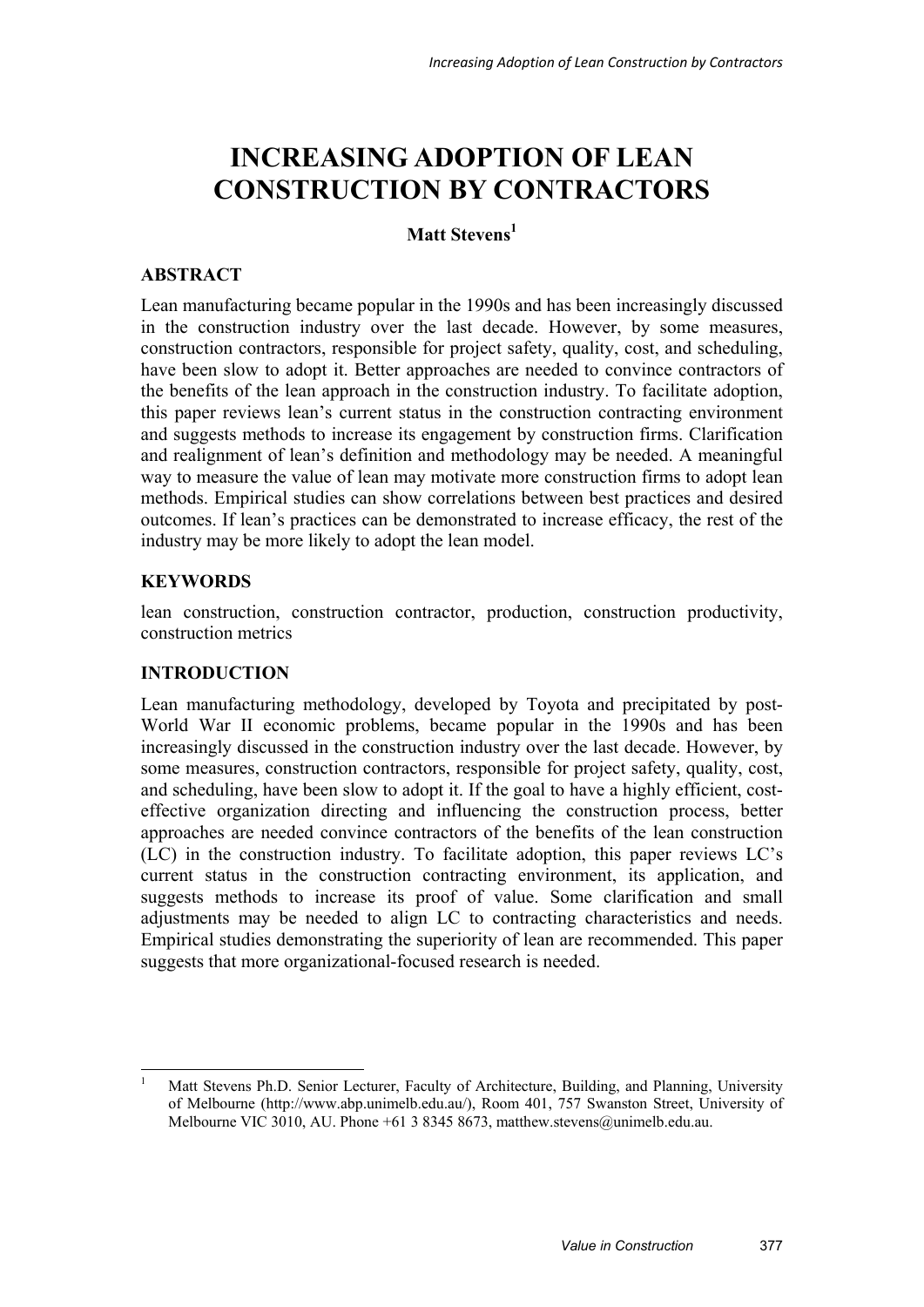# **LITERATURE REVIEW**

LC is an attempt to translate and adapt lean manufacturing principles and practice to the design and construction process.

Unlike traditional manufacturing, construction is a project-based production process that is nomadic, customized, and executed with temporary teams in most instances. Variables, either controllable or uncontrollable, in construction are different from those in manufacturing. Hillebrandt noted that many individual factors present in construction are not unique; they are shared by other industries. However, the combination of factors is unique to this industry (1984).

LC proposes changing the way a construction firm operates. This change will not happen unless it is desired and perceived as possible. That desire emanates from external forces or an internal vision (Featherston 1999). McGraw Hill Construction's foremost recommendation for the industry is "Provide education on the need for greater efficiency" (2013).

Construction contracting is the second riskiest business in the United States (Risk Management Association 2013). Its risk profile in other countries can be assumed to be high also. Innovation in construction has been slow (Winch 1998).

Contractor's average net profit margin before tax is approximately 3 percent of revenue (ibid.). This may make them sensitive to extra costs. Thus, slow adoption of LC ideas may be due to the perception of significant expenses related to adoption, including training time.

From these perspectives, construction companies are justified to proceed with caution when considering innovation. What is the learning curve or productivity loss (confusion, missteps, miscommunication, etc.) typical before these gains are realized? What is the cost of training needed to convert to a LC system? These questions will need to be answered to extend LC into construction contractor's organizational approach.

Howell and Ballard noted that uncertainty dampens contractor performance (1994). Contractors appear to know this well and thus, LC suffers from suboptimal adoption. It may be perceived as an uncertain methodology.

By their nature, many of LC tools are heuristic (Ballard et al. 2001). They depend on a discovery mindset. At such low profit levels, can contractors tolerate a lengthy discovery timeframe?

### **UNCERTAINTY IN THE THEORY AND PRACTICE OF LEAN CONSTRUCTION**

LC has been explained in a variety of ways to the construction contracting community. There are inconsistent definitions and little agreement among practitioners (Hines et al. 2004, Pettersen 2009). Green and May's research alludes to three models that have emerged. Each partially competes with each other (2005).

Construction firms may be confused by the various explanations of LC. Green labeled them a "complex cocktail of ideas" (1999a). It has also been defined as several different things at once such as a set of tactics, a social-technical model, a discourse, and a social commodity (Green and May 2005).

Adoption of lean methods has been slow. Of companies surveyed by McGraw Hill Construction, 28 percent have implemented at least one practice; 35 percent are familiar with LC, but not implemented any practices; and 37 percent contractors are not familiar with LC (2013).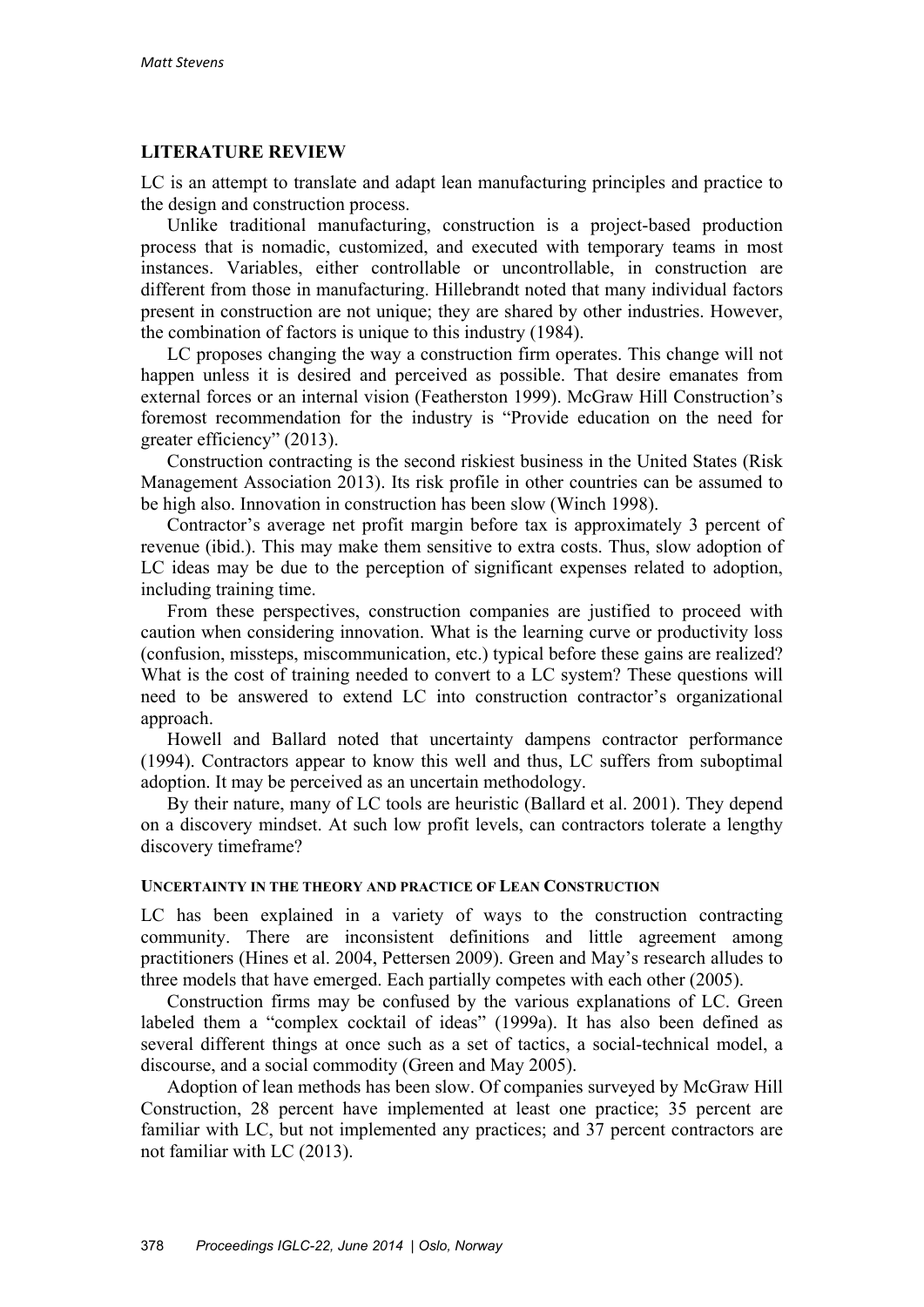LC appears to have the hallmarks of a fad (Seddon 2011, Alves et al. 2012). Additionally, Seddon noted that the private for-profit industry is where the real test of its value takes place. He concludes that Lean is lightly adopted in many commercial industries outside of car manufacturing (2011).

Collins suggests that coining a term to label Toyota's production approach was a mistake. The companies studied by him that become top performers or "great," used no program and had no label for what they did. However, the motivation was high in each of the great companies (2001).

Total Quality Management (TQM) was well established before lean production emerged. Eventually, lean may evolve into another label with a slightly different focus just as TQM did (Dahlgaard-Park 2011) TQM is more established and has a superior track record (ibid., Gao and Low 2014). Should this creditability prompt the LC community to reference TQM when presenting lean as a solution?

Communicating lean as distinct and identifiable actions to contractors has been recommended. Major elements should include "process transparency," which places an emphasis on identifying and describing exact processes and making them an integral part of the lean journey (Eaton 1994). Bridging concepts to methods is needed. Taking LC from a mostly academic environment to a practice-based methodology one is required. Academia should strive to make that bridge a reality (Alves et al. 2012).

Part of Lean's attractiveness to construction has been its use of elemental and therefore, low cost tools. Many of its practices provide good value since they are inexpensive, but efficient solutions. "Kanban" (a method for managing work with an emphasis on just-in-time delivery while not overloading the team members) and "Last Planner" (collaborative, commitment-based planning system that integrates pull planning, make-ready, and look-ahead planning with constraint analysis, weekly work planning based upon reliable promises, and learning based upon analysis of plan percent complete and reasons for variance) are examples. It is interesting that the Kanban methodology was adopted from a non-automotive industry (groceries). Last Planner, lean construction's most prominent tool for making design and construction processes more predictable, has proven value and is already considered an industry standard practice of LC (Lui et al. 2011).

Across the construction industry, LC is currently in an emergent phase. The community is largely focused on the first step of three: lean production (LP). Womack and Jones (1994) suggested that after companies master LP, organizations should evolve into a lean company, which is when the company implements lean into all its strategic and business functions, not just at the assembly line. Lean enterprise is the last step in the evolution, which encompasses the entire supply chain which includes sources of material at one end to customers at the other.

The use of a set of practices in operating a construction firm aligns with a system view. Tommelein stated that a systems view is critical and consistent with lean thinking (1998).

# **ADOPTING LEAN CONSTRUCTION (LC)**

There needs to be a compelling reason for any firm to consider a major operational initiative. There are three which contractors may find important. 1) Wasted time is very high in construction. Koskela suggests 66% of onsite labour performs non-value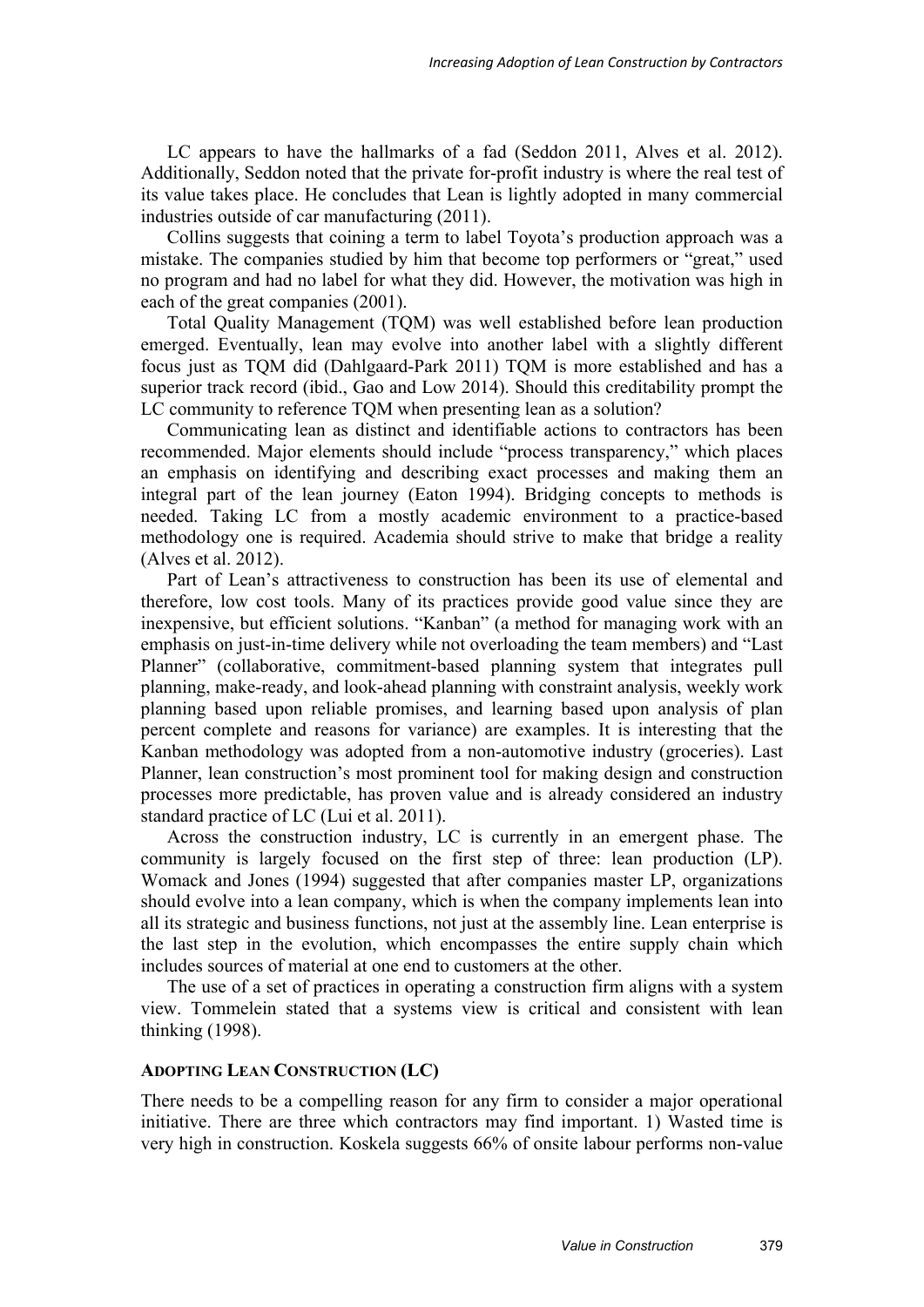activities and 10% of project materials are wasted (2007). Decreasing it leads to a competitive advantage in cost and schedule. 2) Average profits are 3% for contractors. An increase of 10% productivity in a firm in which labour (payroll content) is 35% of total revenue will result in a doubling of net profit. Given the high amount of waste, it is probable that a firm can achieve this with LC's approach. 3) Long-term, contractors want options at the end of their careers. If they have a business that does not demand their full time attention (has employees who can work independently on most tasks) then he or she has a business to sell. If they do not have a business, then they have a job and nothing to sell above the market price of its assets less its liabilities.

LC methodology can be summarized by the 4P model, which instructs that processes be established after adopting a long-term philosophy and before growing its people or seeking partnerships and focusing problem solving. Doing well on the first three steps, contractors will have less need for problem solving and more time to focus on innovation and forward thinking. Gao and Low suggested the 4P model has the most positive attributes of any framework (2014).

Benchmarking of contractor practices is largely ignored in lean research. Surveys based users' opinion of company management of areas such as leadership, technology, planning, training, or control (Ramírez et al. 2004). Some efforts are being made to measure the value of management practices for project performance (Nasir et al. 2012). However, Gao and Low recommend future research to test and validate a framework using empirical data (2014).

Green cautions that lean has weaknesses in addressing people and processes. It has to be tailored thoughtfully to a location's social-technical culture (1999b). It takes people to install construction work. Their wages comprise a significant percentage of the total cost of construction. LC must be understandable to a craft-oriented workforce that has a unique worksite. Womack and Jones state the same thought: "Any manager aspiring to a lean enterprise must understand the conflicting needs of individuals, functions, and companies" (1994).

Lim et al. assert that the means for achieving construction organizational capability has been under-researched (2011). Ballard et al. suggest that production design system research has been minimal (2001). This lack of an identifiable methodology appears to be one of the major objections by contractors. Gao and Low suggested the 4P model (See Figure 1) has the most positive attributes of any LC framework (2014). LC processes are well documented; however, few studies have empirically confirmed the efficiency of lean practices.

The 4P model consists of four sequential phases for a LP adoption. The first is Philosophy described as long term thinking. The next is Processes that eliminate waste. The third phase is People and Partners by respecting, challenging and growing them. The last is Problem Solving by focusing on continuous improvement and learning (Liker 2004).

Promoting the exchange of ideas and meanings between contractors and researchers while guiding the practice is recommended (Alves et al. 2012).

Studying organizations from a management science perspective has been lacking; most studies of the last 50 years have had a social science focus. Additionally, it is critical that academics not only describe the world, but also attempt to improve it (Koskela 2011).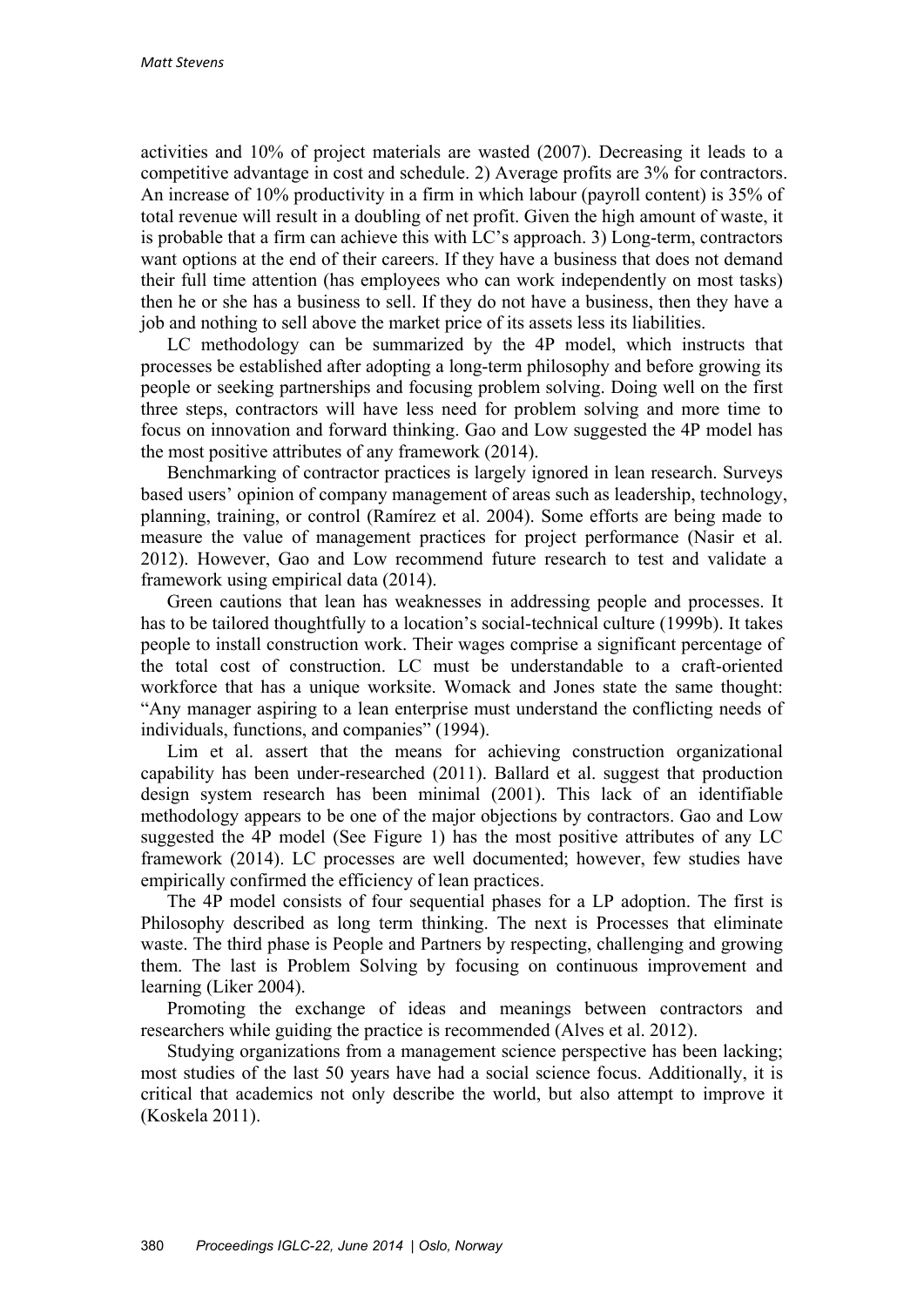# **FURTHER EXTENDING LEAN CONSTRUCTION INTO CONTRACTORS' THINKING**

To improve LC adoption, we must use an easily accessible efficiency metric. If it is one that can show a construction contracting organization's relative efficiency against its peers, it may convince those that are below average or highly competitive. Even firms that rank close to the top in their market may be motivated to be even better. Among highly motivated companies, the agent for improvement is not crisis or the threat of future change, but competitiveness.

It is important to remember that construction company executives have a limited number of chances to make a change this significant. If there is limited empirical evidence of LC's efficacy, executives will have little faith in the value of adopting LC. Additionally, if an implementation plan is not presented in an organized way, then there may be a concern that little positive change will be achieved. As a separate issue, attempting to implement changes in which the executive has little faith and which have faulty organization may often lead to failure. This failure can cause the construction executive's credibility with their subordinates to decline, which can have a negative impact on their leadership effectiveness for years.

# **LEAN CONSTRUCTION IS ALIGNED TO SPECIFIC CONTRACTING NEEDS**

LC is aligned to minimize or eliminate several major problem areas of construction organizations. Restating general Lean benefits into construction contracting specific benefits may make LC clearer to each firm's senior and middle management.

Practices may be defined as sub-sets to processes. Processes such as work acquisition, project management, and financial management are complex and multistep. Most practices can be conceptualized as a series of steps that are usually visible or auditable. Practices may include a written document that specifies the actions, such as the Last Planner® System (LPS). Many of them may be monitored by observational work sampling or file inspection. Due their physical nature, construction professionals should understand them more quickly than abstract concepts or general processes.

To address the argument Collins makes concerning labeling of an improvement process, firstly it is important to state LC is teaching an industry and not a company. Secondly, to teach and learn any process with efficacy, it must be formalized. Without labels, graphic representations, case studies etc. leaves the learners at the mercy of the teacher's level of expertise, experience and energy. Ironically, Collins's books can be fairly interpreted as an attempt to formalize an improvement methodology.

The basics of construction are always important to any contracting organization. They are understood by all especially for those who execute the work at the project level. LC appears to cover all the basics. One example is the concept of flow. Koskela and others have researched and written extensively about it. If it is broken down into the behaviors of detailed planning, resource forecasting, and realistic scheduling, part of the concept becomes more understandable. Gathering extensive information is a crucial first step of any planning process.

Most construction cost is controlled and influenced by middle management in the office and field. They are under time and cost pressures and may not have time to understand highly accurate, but complex models. Making LC more understandable in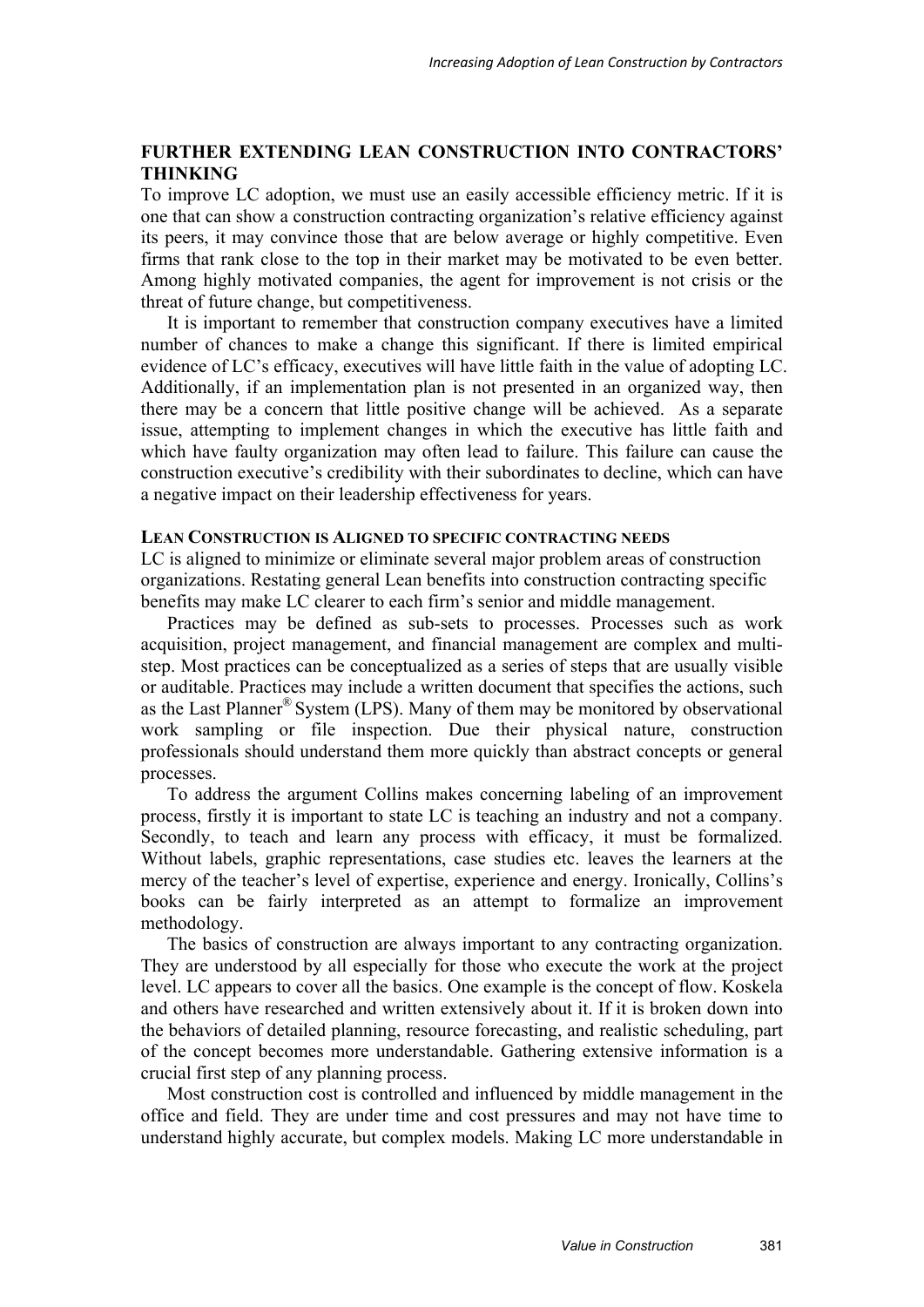visual ways, which is a Toyota management hallmark, may help the adoption process. One simple visual model explaining the concept of flow in construction contracting is the Planning, Forecasting, and Scheduling (PFS) model. It applies to project management including field supervision (Stevens 2012).

To prove the value of LC to construction contractors, rather than lobby for broad scale, indiscriminate adoption, we need to demonstrate which lean methods align well with the construction industry, emphasize those that have demonstrable merit, and eliminate or modify those that have little value to the industry. For example, the LPS, a production planning system designed to produce predictable work flow and rapid learning in programming, design, construction, and commissioning of projects, One Piece Flow, which ensures that the right parts can be made in the right quantity at the right time, and Heijunka Level Load Production, a way of leveling production schedules to reduce waste, are all well documented to be of higher than average value in lean construction. However, their efficacy in construction contracting has not yet been well researched. As well, Visual Management and Use of Highly Reliable and Proven Technology are lean methods of obvious value and easy application to construction contracting, where 3 percent net profit should motivate cost-effective practices. On the other hand, "pull systems," where all materials necessary to complete a job are kept in a store, pulled when needed, and constantly replenished as used is notably misaligned to the characteristics of construction contracting, since prefabricated items without a demand for it—a contract or customer order—are uncommon in construction contracting. Thus, maintaining a predetermined inventory would be cost-ineffective.

| <b>Lean Construction Practice</b> | Possible Restatements into Commonly Understood               |  |  |  |  |  |  |  |
|-----------------------------------|--------------------------------------------------------------|--|--|--|--|--|--|--|
|                                   | Practices for use with Importance and Performance            |  |  |  |  |  |  |  |
|                                   | <b>Assessment (IPA)</b>                                      |  |  |  |  |  |  |  |
| Last Planner <sup>®</sup> System  | "We plan ahead in writing one week or more at a time. Our    |  |  |  |  |  |  |  |
|                                   | company uses a complete list of things to consider when      |  |  |  |  |  |  |  |
|                                   | making sure an area is ready for work to be installed."      |  |  |  |  |  |  |  |
| One Piece Flow                    | "Each person in our company executes tasks from beginning    |  |  |  |  |  |  |  |
|                                   | to end as practicable."                                      |  |  |  |  |  |  |  |
| Heijunka - Levelled               | "We look ahead at least 6 weeks to make sure our field and   |  |  |  |  |  |  |  |
| Workload                          | office staffs are not overloaded with work."                 |  |  |  |  |  |  |  |
| Standardized Work                 | "We have one company standardized way to perform each        |  |  |  |  |  |  |  |
|                                   | office or field task."                                       |  |  |  |  |  |  |  |
| Visual Management                 | "Our preference is to use visible means (versus written      |  |  |  |  |  |  |  |
|                                   | means) to communicate information to all company             |  |  |  |  |  |  |  |
|                                   | employees."                                                  |  |  |  |  |  |  |  |
| Use of Reliable and               | "Our software is established and proven; we have few, if any |  |  |  |  |  |  |  |
| Proven Technology                 | problems with it."                                           |  |  |  |  |  |  |  |
| Jidoka - Build In Quality         | "We consistently discuss and implement value adding ideas."  |  |  |  |  |  |  |  |

Table 2. Suggested restatement of common LC practices in construction-centric terms.

In construction there is a need to clarify some LC practices such as Jidoka or Build In Quality. The specifications and commercial contract define the performance and quality requirements. The customer writes the specifications and the contract. In so doing, they define value as they see it. Anything delivered more may not be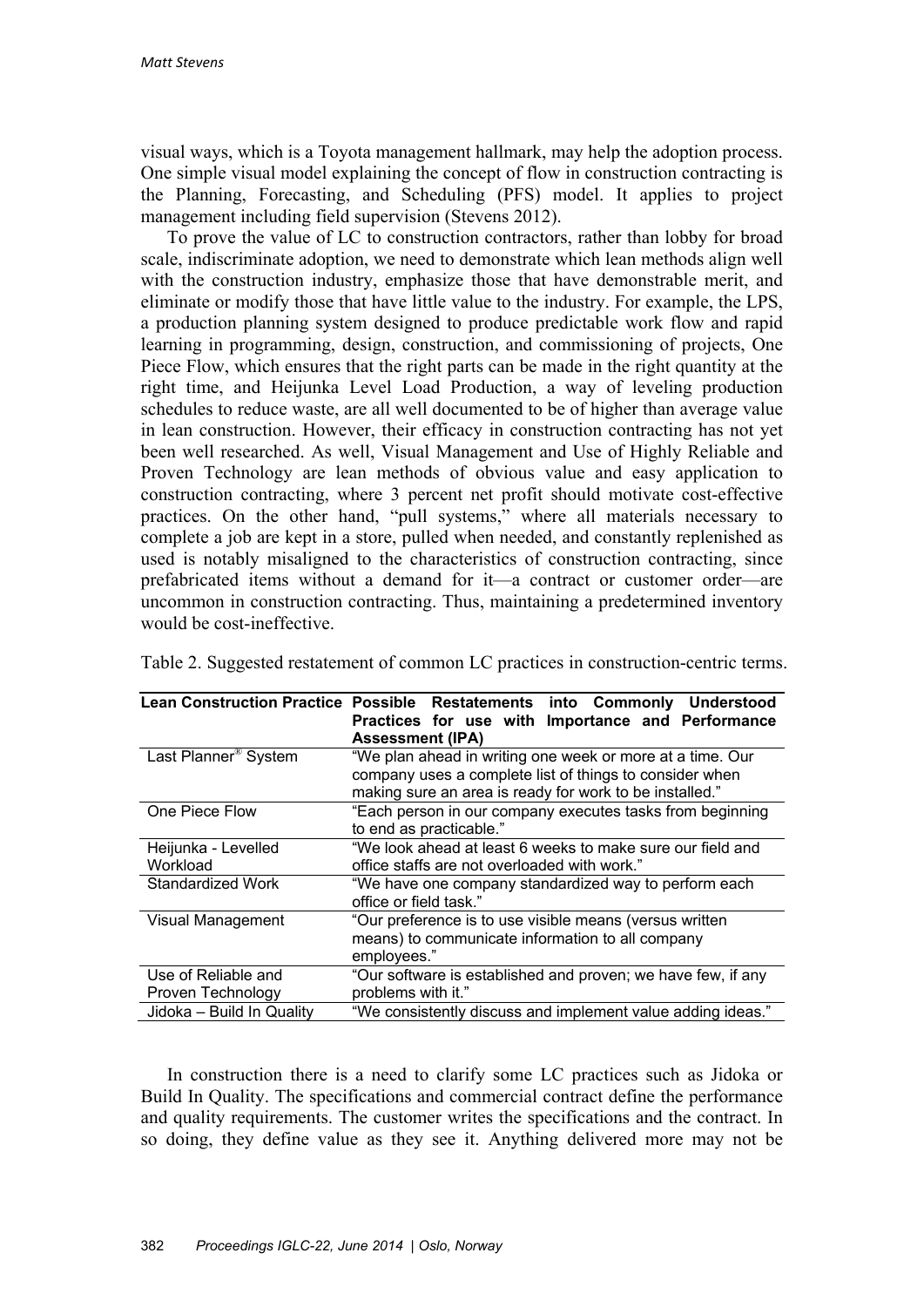immediately rewarded per the project agreement, but is an additional cost to the contractor. However on an organizational basis, value added services can provide customer incentive to choose one company over another and raise the level of the relationship once a contract is signed.

Due to the complexity of construction contracting, no one lean practice can assure a company that its processes will be more efficient than those of its peers. However, if combined as a set of practices, a measure of proof might be shown for construction contractors to consider.

Moreover, while the LC community has already endorsed several lean practices, not every aspect of lean methodology, especially its unique terminology, is understood by construction professionals. To extend lean thinking deeper into construction methodology, it may be helpful to restate LC practices into more common construction terms (See Table 2).

#### **DEMONSTRATING THAT LC IMPROVES MEASURES OF EFFICIENCY**

Collins (2001) concluded a single metric approach is attractive to for-profit firms. Several "great" companies examined in his research used this approach, which simplified their assessment of critical success factors. The metric chosen, however, varied among companies; e.g., Walgreens uses profit-per-visit, while Abbott measures profit-per-employee. Therefore, a well-chosen metric could be a judge of efficiency as well as a motivator. Having a single measure by which to assess efficiency may show companies that they are not as efficient as they believe they are. Simply put, half of construction contracting firms are below average. If it can be shown that LC offers practices that help them improve their bottom line, then more companies may be motivated to adopt the methodology.

Overhead (indirect expenses of building projects) is a significant cost to all construction organizations. Kim and Ballard (2002) noted the increasing importance of overhead in coordinating and executing both specialty and general contractor work. There is little question that direct cost (costs directly related to the project i.e. labor, materials, equipment etc.) is also important. Taken together, overhead and direct costs comprise the largest expenses of construction firms. The ratio between them measures one type of efficiency of construction organizations.

In construction contracting, the resources included in overhead (personnel, office space, technology, etc.) manage the project factors that are the source of direct costs. Done well, the ratio of overhead to direct costs' will be lower than peer benchmarks. The presumption is that higher ratios than peer benchmarks indicate relative inefficiency; e.g., companies with higher ratios are spending more capital than others producing the same work.

This data is available in the United States for that country's construction contracting businesses from The Risk Management Association (RMA). *The Annual Statement Studies* are an accepted source of composite performance metrics including direct cost and overhead averages, derived directly from the financial statements of financial institutions' borrowers and prospects. These financial statements are sent to RMA from their member institutions, which get their data directly from their customers.

As examples from the researcher's pilot study in 2011, electrical firms (SIC 1631) between \$25 and \$50 million in annual billing had a median overhead to direct cost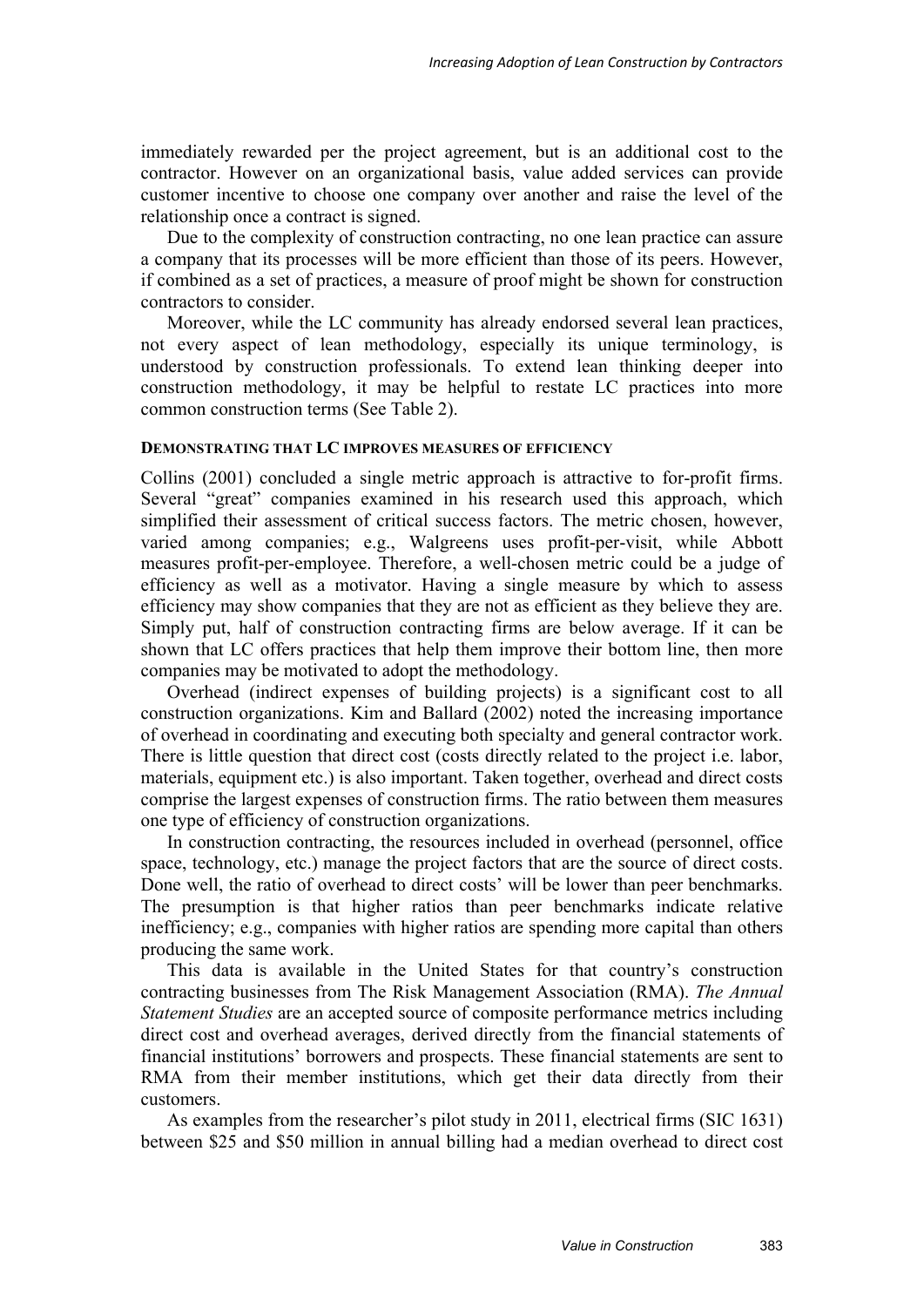ratio of 27.3%. Earthwork contractors (SIC 1794) between \$5 and \$25 million in annual billing had a median overhead to direct cost ratio of 29.6%.

To encourage construction contracting companies to adopt LC, it should be demonstrable that LC firms' ratio of overhead to direct costs should compare favorably to their peers.

# **A POSSIBLE EMPIRICAL RESEARCH DESIGN TO DEMONSTRATE THE VALUE OF LEAN CONSTRUCTION**

Importance-Performance Analysis (IPA) offers a research framework to assess and compare value of construction practices. One application of IPA is to measure the difference between the rating of importance and performance of a practice. The importance rating gives respondents an opportunity to rate a practice regardless whether it is used by their firm. The performance scale rates the level to which the firm executes the practice. (See Figure 1).

| Practice: We require specific packaging / labeling on supplier shipments to keep our labor<br>productivity high. |                                        |  |   |   |                    |         |  |  |                   |  |  |
|------------------------------------------------------------------------------------------------------------------|----------------------------------------|--|---|---|--------------------|---------|--|--|-------------------|--|--|
|                                                                                                                  | Rating: 1 for low and 7 for high 1 2 3 |  |   |   | $\overline{\bf 4}$ | $5 \t6$ |  |  | Rating<br>Average |  |  |
| Importance to the Efficiency of our Company 0 2 1                                                                |                                        |  |   |   |                    |         |  |  | 4.69              |  |  |
| Performance of our Company                                                                                       |                                        |  | 4 | 3 | $\mathcal{P}$      |         |  |  | 3.00              |  |  |
|                                                                                                                  |                                        |  |   |   |                    |         |  |  |                   |  |  |

Figure 1: Importance Performance Analysis survey example showing multiple responses.

The difference between importance and performance provides a relative disparity. By comparing the overhead to direct cost ratio among firms in the same Standard Industry Classification (SIC) furnishes a useful efficiency metric. Each practice's difference of importance to performance would be correlated against the respondent firm's percentage difference between its peer benchmark and its own overhead to direct cost ratio. This disparity correlated to a company's efficiency measure can provide a measure of proof of practices' value. (See Table 3).

The IPA approach has another benefit; it may introduce a previously unknown LC concept to a respondent helping to increase awareness and education.

Survey respondents' should include middle managers such as project managers, field managers, financial staff, estimators, and human resource professionals. These employees have intimate knowledge of practices' importance and the company's performance in executing them. Given the worldwide audience of lean, a statistically significant number of respondents can be achieved.

While any outcome would be difficult to completely satisfy all parties involved in construction, correlating already valued construction contractor practices with LC methods would lend credibility to LC. Each correlation coupled with its significance value would clarify the effect of each LC practice to construction contracting's efficiency.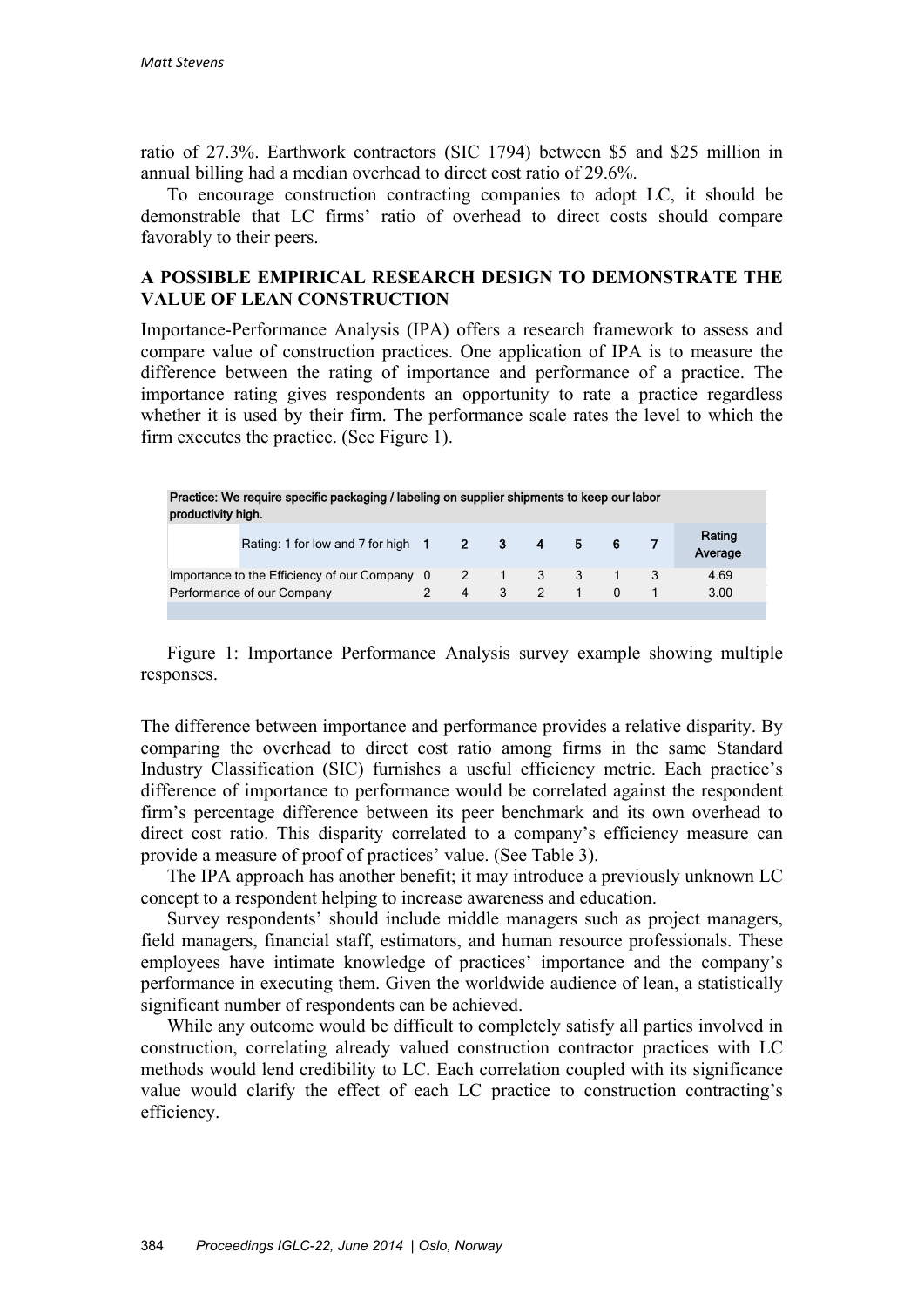| Organization          | Average<br>Importance<br><b>Rating of</b><br><b>Practices</b> | Average<br><b>Performance</b><br><b>Rating of</b><br><b>Practices</b> | <b>Average Disparity</b><br><b>Between Importance and</b><br>Performance | Company<br>Percentage<br><b>Difference to</b><br>Peer<br>OH/DC |
|-----------------------|---------------------------------------------------------------|-----------------------------------------------------------------------|--------------------------------------------------------------------------|----------------------------------------------------------------|
| Smith<br>Construction | 5.09                                                          | 4.46                                                                  | $-0.64$                                                                  | $+69.60\%$                                                     |

Table 3. Example of Survey Summary and Overhead to Direct Cost Ratio

There are many analyses to conduct including multivariate correlations. Here are three simple ones that would give more clarity to LC's practices value 1) A ranking of practices' importance. This provides a perception of value. 2) A ranking of practices' importance to performance disparity. This shows the implementation activity of practices including ones with high importance rankings. 3) A ranking of practices' performance. What is highest may show what is easiest to adopt. It could point to the first practice(s) to implement. These measures and others when taken together would provide the respondents' assessment and point to general industry impressions.

It appears that several practices could be added to this empirical research. As an example, financial practices significantly affect construction production, especially between general contractors and subcontractors. In the researcher's experience, subcontractors choose between projects to staff in light of client payment habits. General contractors that pay timely tend to receive more resources (craftspeople, operators, equipment etc.) than those that do not. Promises to staff projects are kept or not kept sometimes due to a general contractor's payment habits.

Additionally, if common practices which are outside of Toyota's production and management methods are not included, there may be statistical invalidity. As in the famous study of ice cream consumption, hot weather and murder rates in New York City. Considering only ice cream consumption and murder rates leads one to believe a direct positive correlation.

Quality empirical data should result in a high degree of confidence in subsequent recommendations. Positive outcomes of such a study would further build the case for the adoption of LC practices and its philosophy.

## **AN IMPLEMENTATION FRAMEWORK**

There is little question that changing human behaviors is a difficult task. However from the researcher's advising experience, the following basic framework has helped construction organizations and their personnel adopt new processes and thinking. Firstly, the formal leader of the organization should explain that the overall change is realistic and needed. Also, he or she should communicate that the innovation methodology works and involves incremental steps which are comfortable to execute. Secondly, implement a highly efficient – low cost practice in the beginning phase with those employees who are thought leaders. Respected employees who have success with a new practice will sell its value to others. Starting with a high payoff practice implemented well produces confidence for continuing the improvement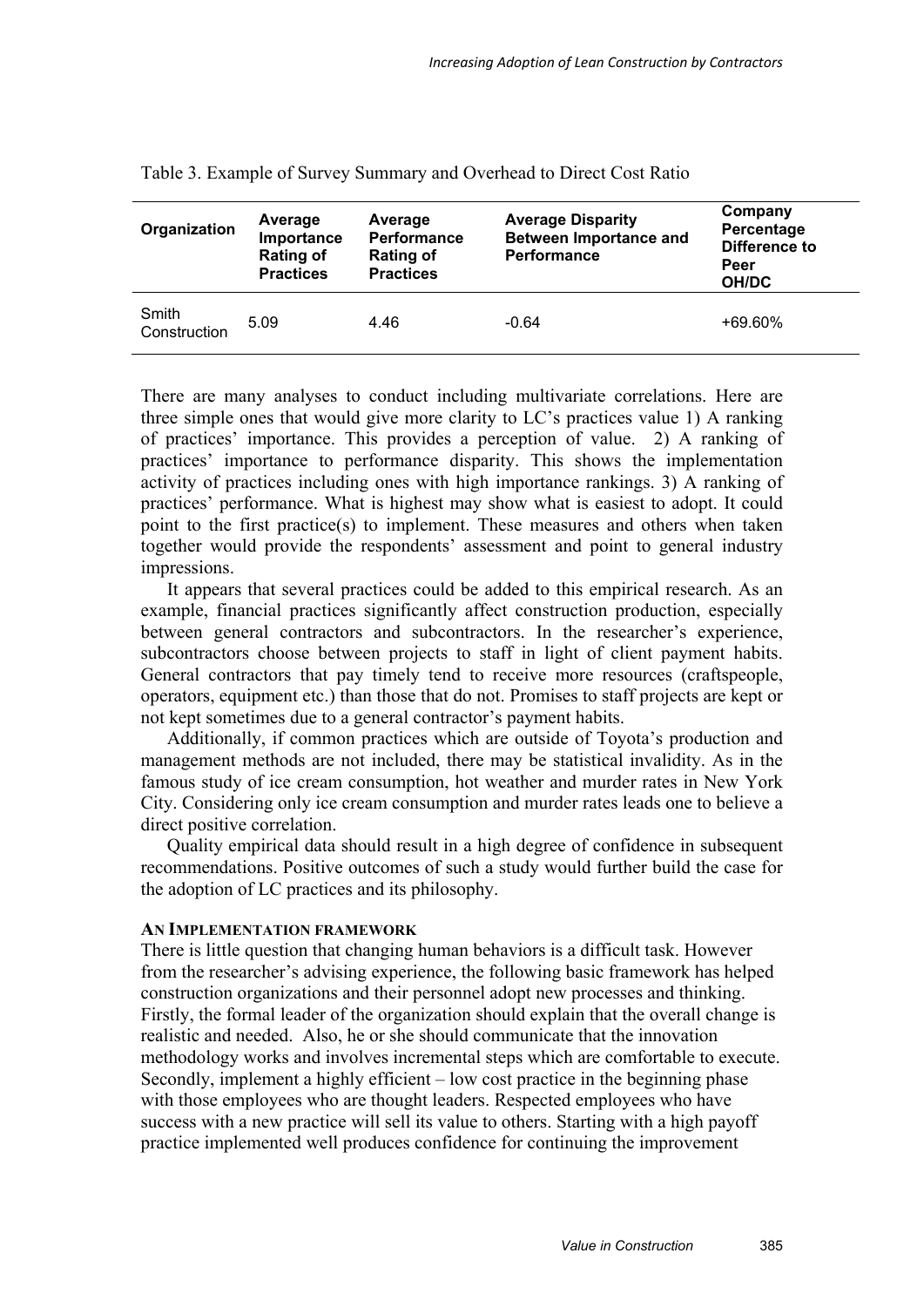methodology. Practices that are project specific such as the LPS are good candidates due to limited change required. Thirdly, document success extensively and communicate to all employees. Fourthly, providing formal and informal rewards keep the change alive. This is organizational executive's function. He or she has several ways to influence behavior. This four step cycle repeats as each new practice is introduced and implemented. Implementing valuable practices one at a time keeps training investment less. Training is needed as each new practice is introduced and implemented. It is universally recommended that it occur close in time to when the skill is needed. Training assures that people's skills are aligned with the requirements of the practice. Additionally, it has been the researcher's experience that trained employees are comfortable in suggesting improvements.

Lastly, the new processes should be captured in writing with full descriptions including responsibilities, practice illustrations, flow diagrams and forms to assure full implementation. This should be a virtual document which allows for instant updating among other benefits. Additionally, a virtual monitoring system of practice execution allows executives to keep compliance high.

There are several things to consider in any change methodology depending on the culture and sophistication of individual construction organizations. This basic framework may expand to encompass those company specific considerations. In the end, this structured and iterative process changes a company's management method from an ad hoc management method to a LC one.

# **CONCLUSIONS**

Increasing construction project outcomes through better contractor performance benefits everyone. Construction is a business that is competitive and risky. Bankruptcy rates are high. The lean community believes that LC offers a straightforward process to higher-than-average performance. To them, the case for adoption is evident, yet construction contractors as a group have not fully adopted LC. What appears to be lacking is evidence that contractors understand. The case for lean's value may simply have to be restated in contractor-centric terms. More research is needed to demonstrate that LC practices are closely aligned with construction contractors' characteristics and operational demands, and that using LC can improve efficiency.

A metric that compares a contractor's efficiency with that of its peers will show the need for improvement for a significant population of construction contractors. We suggest that overhead to direct cost ratio should be considered. In some cases, already superior firms, a competitive spirit to be the best may be the incentive for LC adoption.

There may be several non-lean practices that improve efficiency; i.e., decrease waste and increase speed. The source of those practices is not required to be from the car manufacturing industry. Just as the Kanban was found in the grocery business, there are other industries, including construction where valuable practices may be found. These practices should also be included in the study. Whatever their origin, the results would highlight practices that best improve efficacy.

The 4P model provides a valuable framework to conceptualize the overall construction contracting improvement process. It instructs that companies should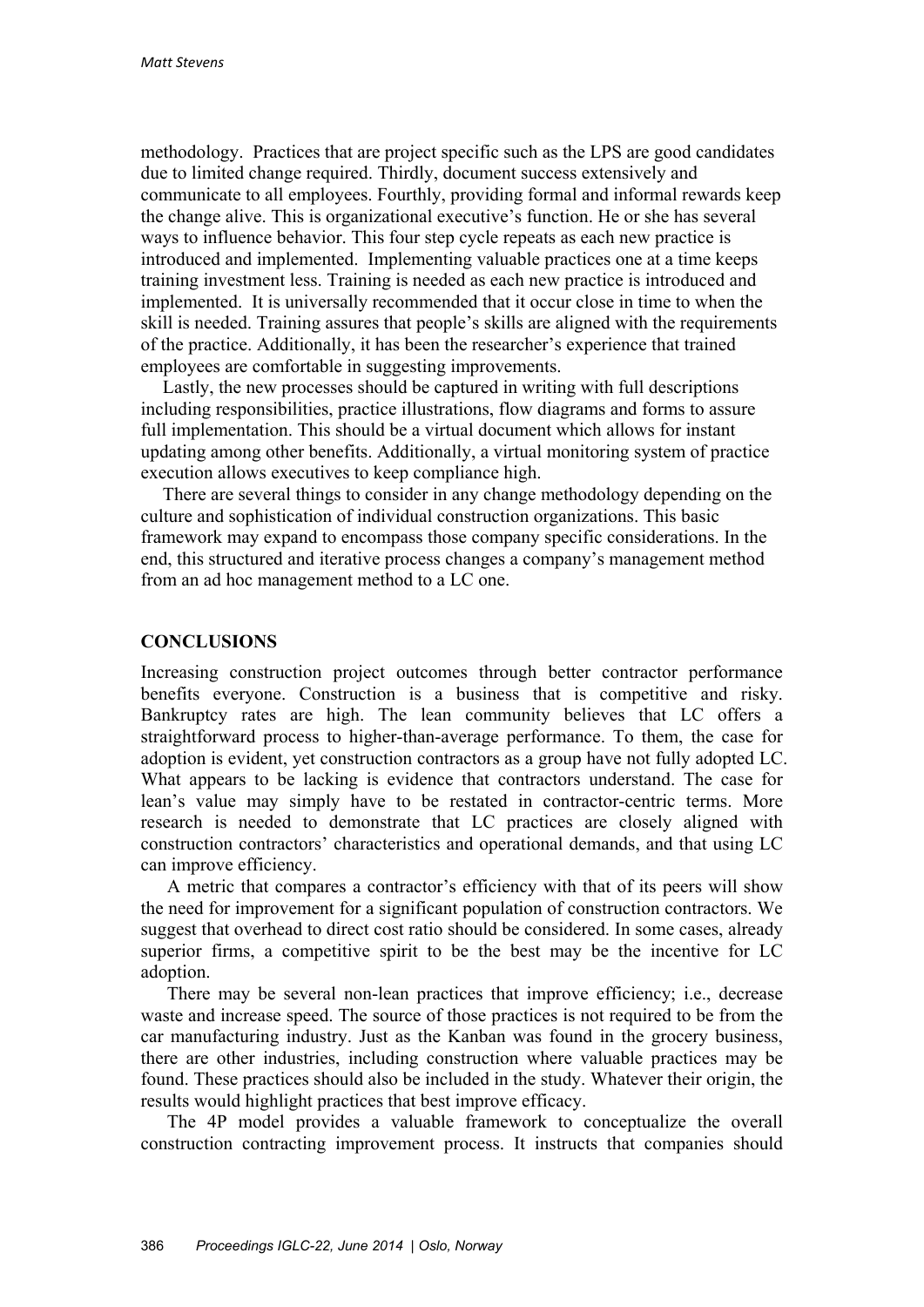establish processes after adopting a long-term philosophy and before growing its people or seeking partnerships and focusing problem solving. From a long term philosophy and good practices, people and partnerships will grow in quality; therefore contractors will have less need for the fourth level, which is problem solving. This sequential pathway is illustrated by the 4P model. However, research on contractor practices has been limited. It is suggested empirical studies be performed to understand the correlation of lean practices and other common ones to a desired outcome(s).

Lean has been researched in many areas. The work has helped practitioners to understand the concept and its application to construction. If this middle phase on the continuum of LC is done well, the majority of contractors will start asking about the last phase, Lean Enterprise.

# **REFERENCES**

- Alves, T., Milberg, C., and Walsh, K. (2012). "Exploring Lean Construction Practice, Research, and Education." *Engineering, Construction, and Architectural Management*, 19 (5) 512-525. DOI: 10.1108/0969998 1211259595.
- Ballard, G., Koskela, L., Howell, G., and Zabelle, T. (2001). "Production System Design in Construction." Submitted for 9th Annual Conference of the Int'l. Group for Lean Construction, National University of Singapore. (available at http://tinyurl.com/q5a6zyq).
- Collins, J. (2001). "Good to Great: Fast Company." (available at http://www. jimcollins.com/article\_topics/articles/good-to-great.html) accessed April 10, 2014.
- Dahlgaard-Park, S. M. (2011). "The Quality Movement: Where Are You Going?" *Total Quality Management*, 22 (5) 493-516. DOI: 10.1080/14783363.2011.578 481.
- Eaton, D. (1994). "Lean Production Productivity Improvements for Construction Professions." In *Lean Construction*, edited by L. Alarcón, 292-302. A.A. Balkema, Rotterdam, The Netherlands.
- Gao, G. and Low, S. P. (2014). "The Toyota Way Model: An Alternative Framework for Lean Construction." *Total Quality Management & Business Excellence*, 25 (5- 6) 664-682. DOI: 10.1080/14783363.2013.820022.
- Green, S. D. (1999a). "The Missing Arguments of Lean Construction." *Construction Management and Economics*, 17 (2) 133-137. DOI: 10.1080/014461999371637.
- Green, S. D. (1999b). "The Dark Side of Lean Construction: Exploitation and Ideology." In IGLC-7: Proceedings, *Seventh Conference of the International Group for Lean Construction*, edited by I. D. Tommelien, 21-32. University of California, Berkeley.
- Green, S. D. and May, S. C. (2005). "Lean Construction: Arenas of Enactment, Models of Diffusion and the Meaning of 'Leanness.'" *Building Research and Information*, 33 (6) 498-511. DOI: 10.1080/096132105002 85106.
- Hillebrandt, P. M. (1984). *Economic Theory and the Construction Industry*, 3rd ed. Palgrave Macmillian, Hants, UK.
- Howell, G. and Ballard. G. (1994). "Lean Production Theory: Moving Beyond 'Can Do.'" In *Lean Construction*, edited by L. Alarcón, 17-23. A.A. Balkema, Rotterdam, The Netherlands.